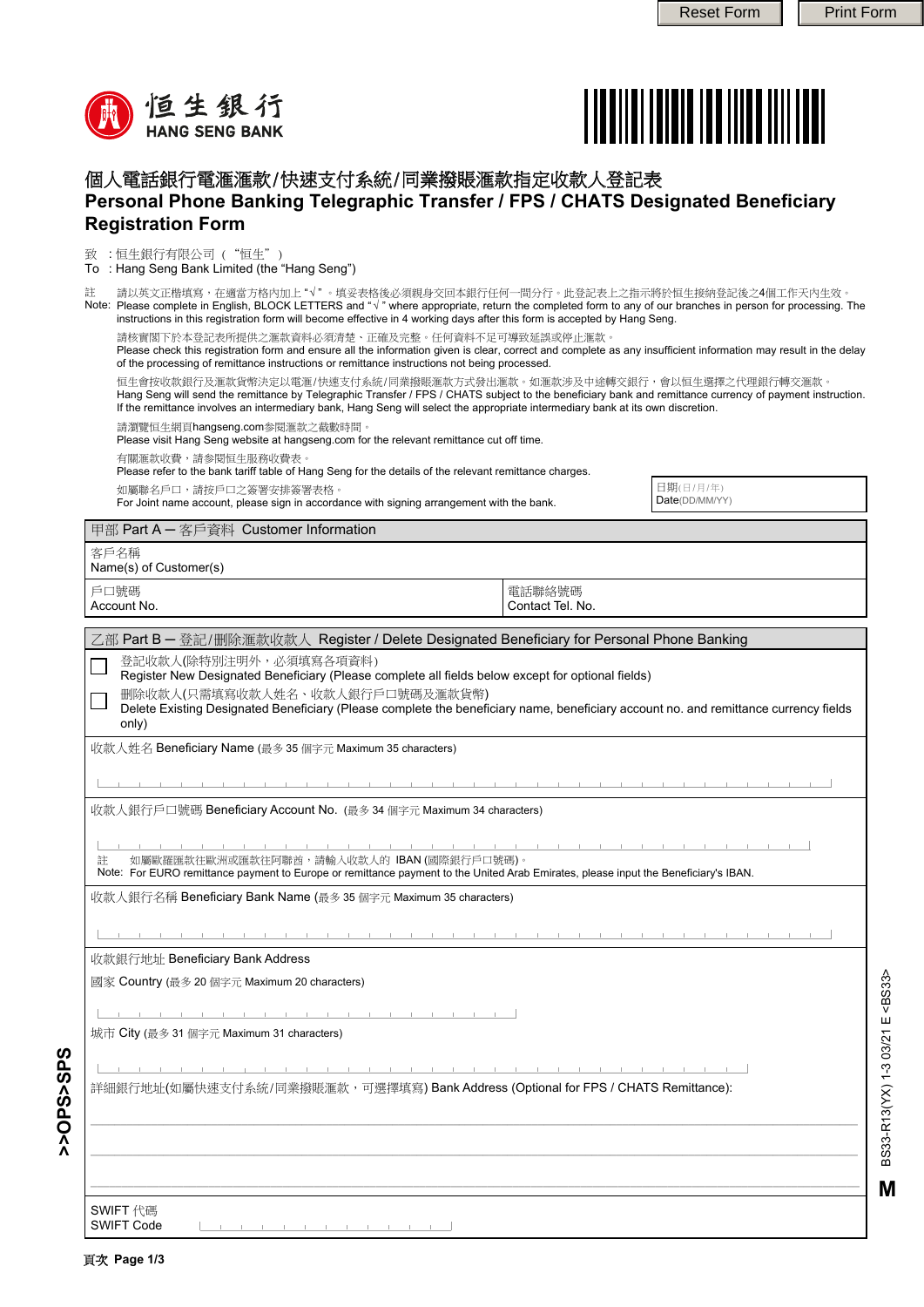| 乙部 Part B - 登記/删除滙款收款人(續) Register / Delete Designated Beneficiary for Personal Phone Banking (Cont.) |                                                                                                                    |                                               |                                     |                                                      |  |
|-------------------------------------------------------------------------------------------------------|--------------------------------------------------------------------------------------------------------------------|-----------------------------------------------|-------------------------------------|------------------------------------------------------|--|
| 其他銀行編號(可選擇填寫) Other Bank Code (Optional)                                                              |                                                                                                                    |                                               |                                     |                                                      |  |
| 滙往英國滙款                                                                                                |                                                                                                                    | 滙往美國滙款                                        |                                     |                                                      |  |
| Remittance to UK: Bank Sorting Code                                                                   |                                                                                                                    | Remittance to USA: Fed. Wire No.              |                                     | the contract of the contract product of the contract |  |
| 滙往澳洲滙款<br>滙往中國內地滙款                                                                                    |                                                                                                                    |                                               |                                     |                                                      |  |
| Remittance to Australia: BSB No.                                                                      |                                                                                                                    | Remittance to the Mainland China: CNAPS No. L |                                     |                                                      |  |
|                                                                                                       | 收款人地址(可選擇填寫) Beneficiary Address (Optional)                                                                        |                                               |                                     |                                                      |  |
|                                                                                                       | (匯款至 <b>加拿大</b> 之客戶請填上「收款人地址」,否則以下支賬指示有可能被延遲或退回。 For remittance to Canada, please fill in the Beneficiary Address, |                                               |                                     |                                                      |  |
|                                                                                                       | otherwise this payment instruction may be delayed or returned.)                                                    |                                               |                                     |                                                      |  |
|                                                                                                       |                                                                                                                    |                                               |                                     |                                                      |  |
|                                                                                                       |                                                                                                                    |                                               |                                     |                                                      |  |
|                                                                                                       |                                                                                                                    |                                               |                                     |                                                      |  |
|                                                                                                       | 滙款貨幣及每日最高滙款限額 Remittance Currency and Maximum Remittance Daily Limit                                               |                                               |                                     |                                                      |  |
| #1                                                                                                    | 貨幣<br>最高滙款限額                                                                                                       | 港幣                                            |                                     | (整數金額註1)                                             |  |
|                                                                                                       | Currency:                                                                                                          | Maximum Remittance Limit   HKD                |                                     | (Amount in full dollarRemark1)                       |  |
|                                                                                                       | 滙款貨幣及每日最高滙款限額 Remittance Currency and Maximum Remittance Daily Limit                                               |                                               |                                     |                                                      |  |
| #2                                                                                                    | 貨幣<br>最高滙款限額                                                                                                       | 港幣                                            |                                     | (整數金額註1)                                             |  |
|                                                                                                       | Currency:                                                                                                          | Maximum Remittance Limit   HKD                |                                     | (Amount in full dollarRemark1)                       |  |
|                                                                                                       | 滙款貨幣及每日最高滙款限額 Remittance Currency and Maximum Remittance Daily Limit                                               |                                               |                                     |                                                      |  |
| #3                                                                                                    | 貨幣<br>最高滙款限額                                                                                                       | 港幣                                            |                                     | (整數金額註1)                                             |  |
|                                                                                                       | Currency:                                                                                                          | Maximum Remittance Limit   HKD                | the contract of the contract of the | (Amount in full dollarRemark1)                       |  |
| 給收款人之訊息(可選擇填寫) Message to Beneficiary (Optional)                                                      |                                                                                                                    |                                               |                                     |                                                      |  |
|                                                                                                       |                                                                                                                    |                                               |                                     |                                                      |  |
|                                                                                                       |                                                                                                                    |                                               |                                     |                                                      |  |

| │丙部 Part C ― 更改已登記收款人之最高滙款限額 Amend Maximum Remittance Daily Limit for Registered Designated<br>Beneficiary(ies) |                                      |                                         |                                |                                                            |  |
|-----------------------------------------------------------------------------------------------------------------|--------------------------------------|-----------------------------------------|--------------------------------|------------------------------------------------------------|--|
| 收款人姓名<br><b>Beneficiary Name</b>                                                                                | 收款人銀行戶口號碼<br>Beneficiary Account No. | 收款人銀行名稱<br><b>Beneficiary Bank Name</b> | 滙款貨幣<br>Remittance<br>Currency | 最高港幣等值滙款限額註1<br>Maximum Remittance<br>Amount in HKDRemark1 |  |
|                                                                                                                 |                                      |                                         | ▼                              | <b>HKD</b>                                                 |  |
|                                                                                                                 |                                      |                                         | ▼                              | <b>HKD</b>                                                 |  |
|                                                                                                                 |                                      |                                         | $\overline{\phantom{a}}$       | <b>HKD</b>                                                 |  |

註1:透過恒生個人電話銀行每日最高滙款限額不可超逾港幣壹佰伍拾萬元。 Remark 1: Maximum daily remittance limit via Phone Banking is HK\$1,500,000.

## 丁部 Part D ─ 聲明及簽署 Declaration and Signatures

本人(等)已閱讀及明白戶口章則家給戶口章則(適用戶口章則視情況而定)項下的匯款服務條款,並同意受其約束。 I / We accept and agree to be bound by the terms and conditions for the Remittance Services of Hang Seng under the Account Rules or Integrated Account Terms and Conditions (as applicable). I / We confirm that the information given in this form above is correct and complete.

客戶(等)簽署 Signature(s) of Customer(s)

>>OPS<SPS **>>OPS>SPS**

**X** \_\_\_\_\_\_\_\_\_\_\_\_\_\_\_\_\_\_\_\_\_\_\_\_\_\_\_\_\_\_\_\_\_\_\_\_\_\_\_\_\_\_\_\_\_\_\_\_\_\_\_\_\_\_\_\_\_\_\_\_\_\_\_\_\_\_\_\_\_\_\_\_\_\_\_\_\_\_\_\_\_\_\_\_\_\_\_\_\_\_\_\_\_\_\_\_\_\_\_\_\_\_\_\_ 請用留存恒生之印鑑簽署 Please use signature(s) filed with Hang Seng